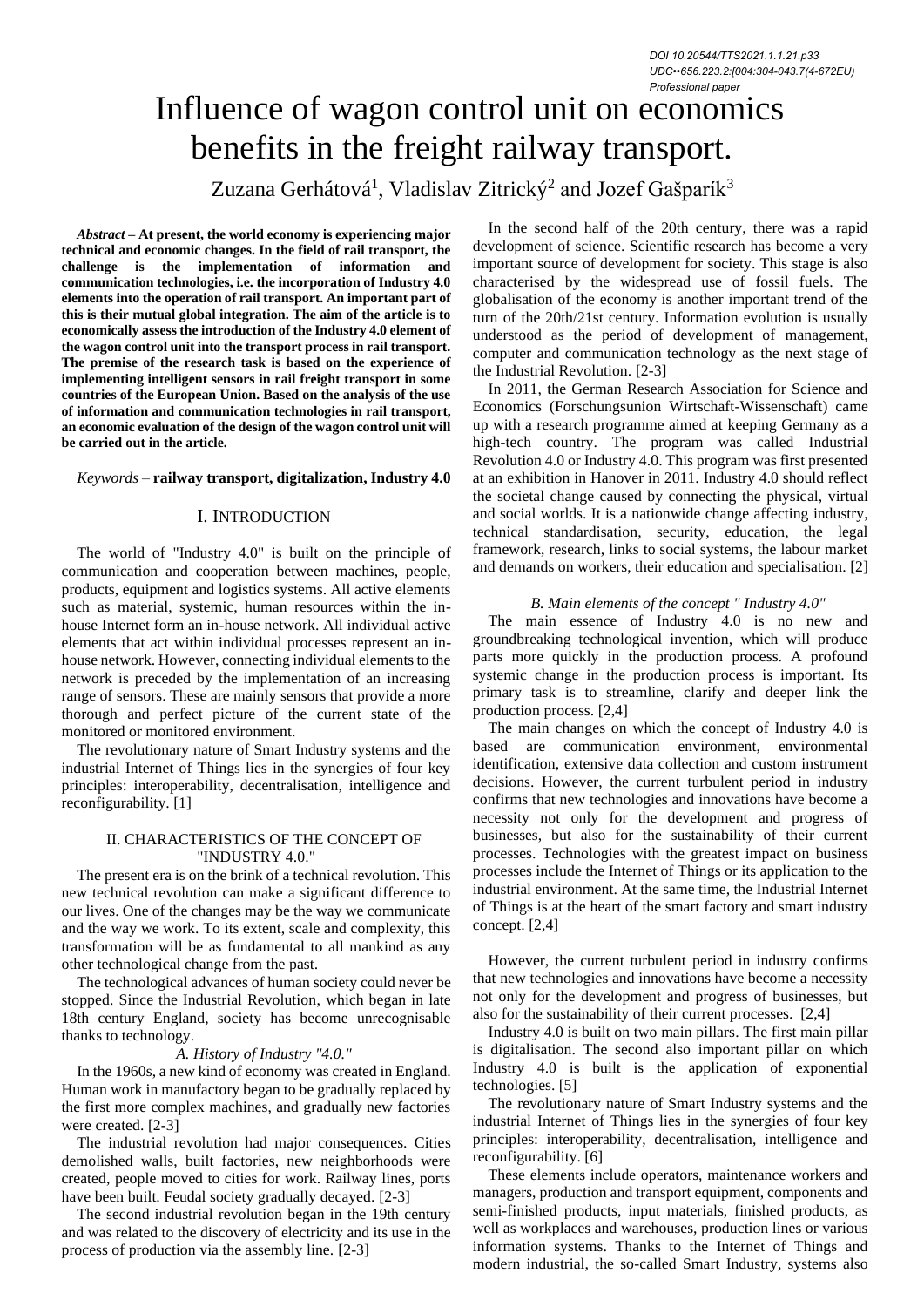integrate information and communication technologies with production technologies. The broader concept of digital transformation of enterprises is based on the interconnectedness of individual elements leading to horizontal and vertical integration of processes. The digital transformation of businesses enables businesses to automate and optimize individual processes. [6]

One of the basic pillars of Industry 4.0 is exponential technologies. Exponential technologies are technologies that help to increase efficiency and productivity sharply. These include, for example: neurotechnology, nanotechnology, biotechnology, new energies, 3D printing, sensoring, ICT and mobile technologies, artificial intelligence, advanced robotics or drones. [6]

Today, additive technologies are becoming an active element of industrial production. Their usability is also growing sharply in higher repeatability productions. In the process of additive production, the product is created by application of layers to each other (3D printing). Its advantage is the possibility of noncontinual production of differential products, the possibility of accurately determining the need for material for the production of a particular product. [7]

# II. INTELLIGENT RAILWAY WAGON

The European Union aims, in one place, to create a multimodal freight transport network that provides costcompetitive, efficient and low-emission freight transport services. In some European countries, they have already started to address the achievement of this objective by a fleet of intelligent sensors and telematics.

In Germany DB Cargo, not only has it already started digitising its fleet, but it is already making progress. These are wagons with state-of-the-art telematics and sensors. Telematics modules, GPS, the use of RFID tags and NFC tags help freight wagons connect to the digital world. Upgraded wagons use mobile phones to transmit signals along the way. The data obtained from these means helps to obtain information about the condition of the load, temperature, humidity and other factors in the wagon. [8]

Another is a project called SmartCargo, which is implemented by an Austrian carrier. This project is about 13,700 wagons that will be gradually equipped with SmartCargo equipment. The facility provides comprehensive information throughout the freight transport process. The position sensor provides accurate GPS coordinates of the vehicle at predefined intervals. Also in this project is used 3D accelerometer sensor to detect shocks and monitor the transport of sensitive goods. Geofencig can send an instant message about crossing a predefined zone. Currently, about 300 wagons are already equipped with SmartCargo as part of computer tests. [9]

Currently, many companies already produce smart devices to track wagons. TrackCube 5, shown in Figure 1 from Cognid Telematics, is specially designed to detect the position of mobile objects using GPS without external power supply. It can monitor, locate and monitor railway vehicles. The source of this device is an integrated lithium battery, which is replaced at the end of the period of operation. The advantage of TrackCube 5 is the operating temperature, which is about -25ºC up to 75ºC. [10]



Fig. 1. TrackCube 5. [10]

X-RAYL® SOLAR POINTER Serie 17 is shown in Figure 2. It is a solar telematics device designed to communicate between sensors and positioning vehicles. It is made of machined aluminium and its construction meets the highest requirements. It also contains a lithium-ion battery, which gives it a very long lifespan. For perfect Serie 17 connectivity Indicators include NFC technology and wireless sensor connectivity using the 2.4 GHz band. Other data are also available, such as temperature, mileage, payload, door opening and more. Through geofencing, the customer is informed by e-mail or SMS notification as soon as the vehicle reaches predefined areas. [11]



Fig. 2. X-RAYL® SOLAR POINTER Serie 17*.* [11]

# III. ANALYSIS OF TRANSPORT PROCESSES IN INTERNATIONAL RAIL TRANSPORT BETWEEN THE EU AND THIRD COUNTRIES

Rail transport was the dominant land transport system until the end of the first half of the 20th century. Strengthening the position of more flexible, less sophisticated and seemingly cheaper road transport has led to a massive onset of road mass and, ultimately, individual car transport. [12-13]

Transport processes in international rail transport can be described and characterized by technological procedures, which are carried out with wagon consignments at the state border of Slovakia and other neighbouring countries. The most important factors such as speed, safety and attractiveness depend not only on the technical base of the carrier or infrastructure manager, but mainly on the transport processes that take place in stations. [10,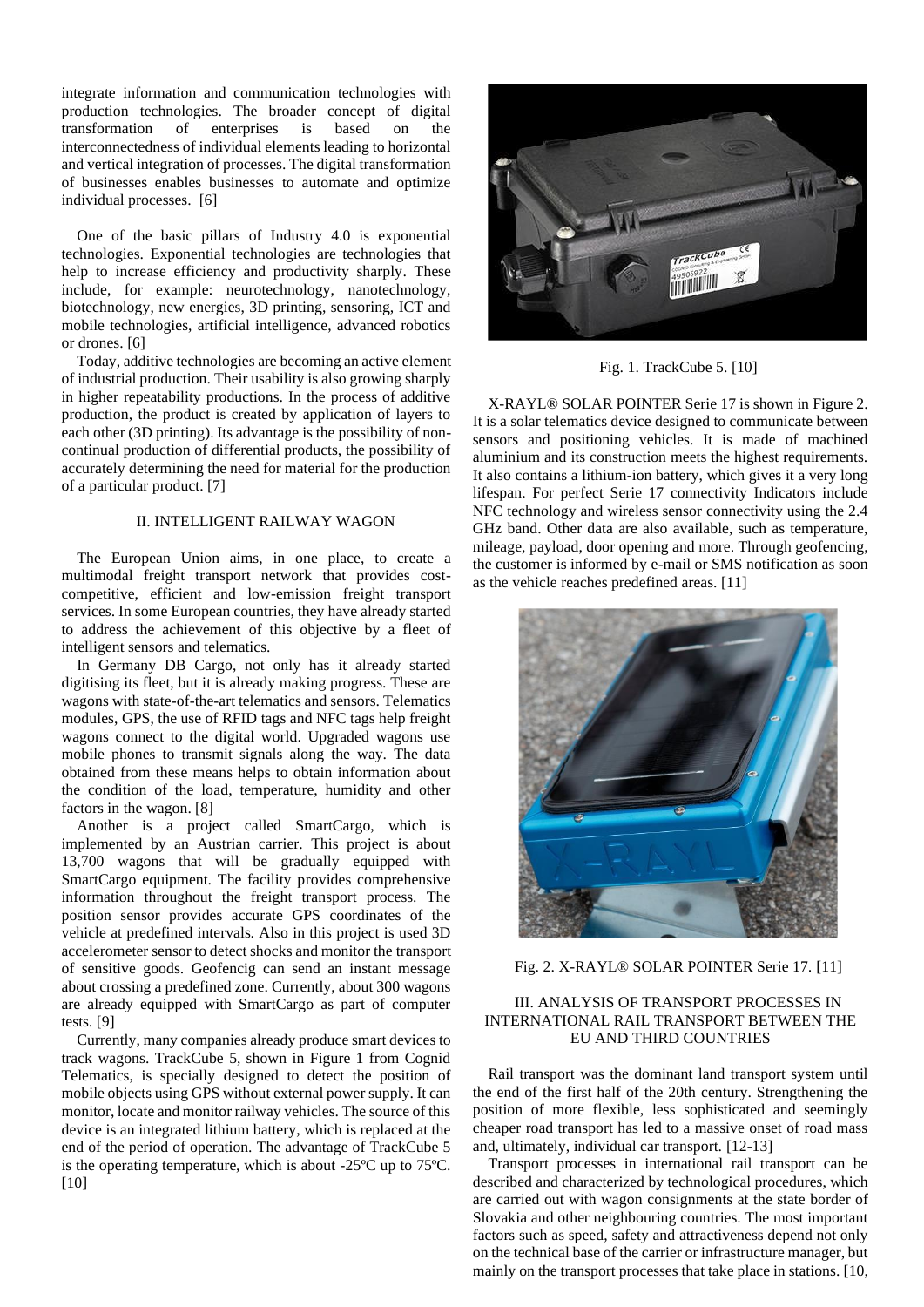14-15] It is therefore important that the current transport process is fast and prompt from the start of order creation. At present, at the beginning of the 4th Revolution, rail transport is lagging behind in the implementation of state-of-the-art approaches and technologies. This is due not only to the high financial burden, but also to the necessary expertise and preparedness of the staff. [10, 15-16]

The carriage of goods between countries belonging to the European Union and other countries outside the European Union is subject to the SMGS and JPP CIM agreements. The organization of transport shipments and not only theirs, but also transport processes at the entrance, exit of wagon consignments take into account several provisions. Transport from non-European and Asian countries is characterized by a change in the transport regime. The organisation of transport and transport processes primarily means the preparedness and development of technological procedures for the processing of various types of trains. As the Slovak Republic lies on the edge of the Borders of the European Union, it is important that the technological processes in the border stations are optimally set up. The correct setting of technological practices in these stations for the processing of trains is necessary for the competitiveness of international rail transport and also for the promotion of an environmentally friendly mode of transport. [1, 12-13].

# *A. Technological analysis of the processing of the target train before the introduction of elements of Industry 4.0*

In rail transport, it is necessary to evaluate the technological processes of work in terms of the importance of the station and its role in the train-forming. This section of the article elaborates on the technological procedure for the border crossing station in Čierna nad Tisou. The technological analysis is prepared for the target train entering the railway station Čierna nad Tisou. The train comes after a wide gauge from Ukraine to Slovakia.

The agent of the transport office of eastern Slovak translators in the railway station of the Čop before the shipment leaves the station is obliged to make a hand-over list in the information system. He is obliged to do this before the wagon consignment enters the railway station Čierna nad Tisou. It does this on the basis of a wagon pre-view and a shipment. On the basis of this information submitted, it is possible for the customs representative to create a summary declaration for wagon consignments. The summary declaration shall be lodged no later than two hours before the wagon consignment enters the European Union.[1,14]

Before the train enters the railway station, it is required to send a notification of the arrival of the train after a wide gauge from Čop. The agent of the transport office of East Slovak transhipments is informed by the dispatcher of the railway station Čierna nad Tisou about the estimated time of arrival of the train, the number of the train and the number of the entrance

track to which the train arrives. The train expected are an agent of the Ukrainian railways (UR), a wagonmaster of Ukrainian railways and a wagonmaster of East Slovak transhipments. .[1,14]

Upon arrival of the train, a transit declaration shall be made by the authorized staff member. Accompanying documents will be taken over from the driver by the UR agent. After receiving all accompanying documents and train documentation, copies of the handover and transition list are stamped and signed. The UR agent offers the agent of the transport office of the East Slovak transhipment points a train to take over and hands over the related documents. If a wagon consignment is subject to excise duty, the agent shall notify the relevant competent authorities of this situation. .[1,14]

In the following operations, a transport inspection is carried out. The same agent who checked the transport documents should also be responsible for numbering the transitional list, according to the valid numbering system. In order to perform a physical inspection of the train, the VSP customs representative is obliged to deliver one copy of the transitional list to the branch of the customs office at ČNT. In cooperation with the operator of the East Slovak transhipments, the role of the second agent of the East Slovak transhipment transport office is to check the train composition. The train composition is checked via a radiotelephone. The external transport inspection is performed together with the inspection of the train composition. The agent of the transport office announces the beginning and end of the transport and technical inspection together with the result to the dispatcher of the Čierna nad Tisou railway station. It is extremely important that the inspection of the wagon consignment itself is carried out. The SMGS regulation allows one of the entities not to accept a wagon consignment if it is damaged or if it has an error specified in the regulation. Therefore, the inspection of the wagon consignment is performed by the agent of the transport office, who also performs an internal transport inspection. After checking the transport documents, the necessary documents are handed over to the customs agent by the agent of the transport office. These documents are checked on the basis of the customs office's own internal procedures and regulations. Upon receipt of the transport documents from the customs representative, the agent of the transport office of the East Slovak transhipments shall stamp part number 3 and 6 of the NL SMGS with an arrival stamp. The transport dispatcher will notify the transport dispatcher of the East Slovak transhipments about the takeover of the train. The agent of the transport office is also obliged to report to him the unaccepted wagons with their numbers. Subsequently, in the case of consignments that have been subsequently taken over, the agent of the transport office shall keep all documents from those additional consignments to the customs representative of the East Slovak transhipments for further processing Figure 1 shows the routing along with the Ganto graph for the target train. .[1,14]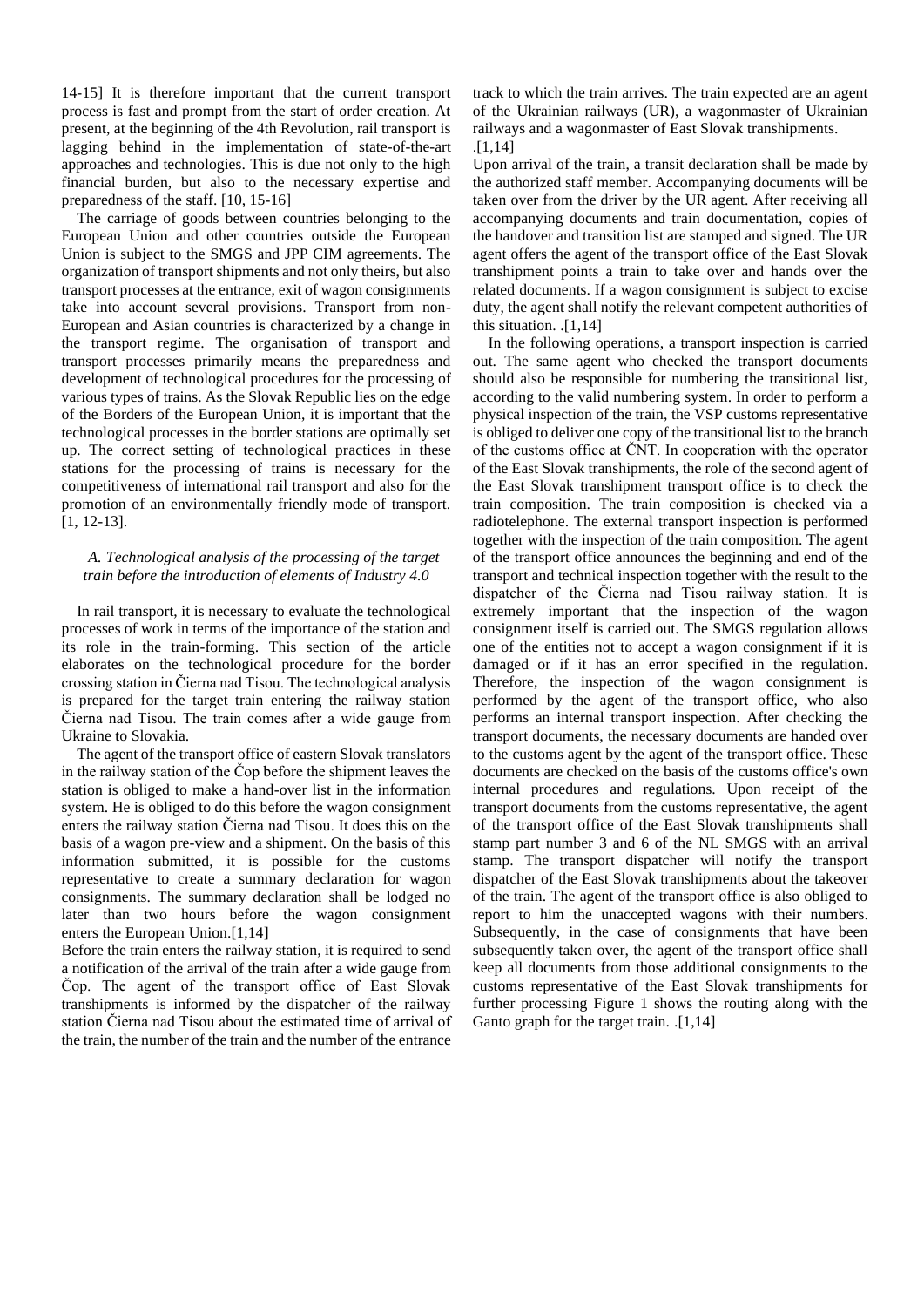|                |                                                                                                           |                                           |                | Duration<br><b>Time continuity</b> |  |  |  |  |  |                                 |  |  |  |                                                                      |  |  |  |  |   |  |  |  |  |  |
|----------------|-----------------------------------------------------------------------------------------------------------|-------------------------------------------|----------------|------------------------------------|--|--|--|--|--|---------------------------------|--|--|--|----------------------------------------------------------------------|--|--|--|--|---|--|--|--|--|--|
| N.             | <b>Work operation</b>                                                                                     | Perform                                   | [min]          | $-120$                             |  |  |  |  |  |                                 |  |  |  | -40 -20 0 20 40 60 80 100 120 140 160 180 200 200 200 260 280 300 32 |  |  |  |  |   |  |  |  |  |  |
| $\mathbf{1}$   | transmission of a pre-current declaration                                                                 | customs agent                             |                |                                    |  |  |  |  |  |                                 |  |  |  |                                                                      |  |  |  |  |   |  |  |  |  |  |
| $\overline{2}$ | vyhotovenie prechodového a odovzdvkového zoznamu                                                          | agent (ZSSK CARGO)                        | $-5$           | ■                                  |  |  |  |  |  |                                 |  |  |  |                                                                      |  |  |  |  |   |  |  |  |  |  |
| 3              | train offer                                                                                               | dispatcher clerk (UR)                     | $-2$           |                                    |  |  |  |  |  |                                 |  |  |  |                                                                      |  |  |  |  |   |  |  |  |  |  |
| 4              | fication of the time of arrival of the train at the control                                               | dispatcher clerk I (ŽSR)                  | $-1$           |                                    |  |  |  |  |  |                                 |  |  |  |                                                                      |  |  |  |  |   |  |  |  |  |  |
|                | notification of train arrival time and entrance track                                                     |                                           |                |                                    |  |  |  |  |  |                                 |  |  |  |                                                                      |  |  |  |  |   |  |  |  |  |  |
| 5              | number                                                                                                    | dispatcher clerk I (ŽSR)                  | $-5$           |                                    |  |  |  |  |  |                                 |  |  |  |                                                                      |  |  |  |  |   |  |  |  |  |  |
| 6              | confirmation of receipt of the train                                                                      | dispatcher clerk I (ŽSR)                  | $-2$           |                                    |  |  |  |  |  |                                 |  |  |  |                                                                      |  |  |  |  |   |  |  |  |  |  |
| $\overline{7}$ | position of the entrance signal on the "free" sign                                                        | dispatcher clerk II (ŽSR)                 | $-2$           |                                    |  |  |  |  |  |                                 |  |  |  |                                                                      |  |  |  |  |   |  |  |  |  |  |
| 8              | train journey from UR to checkpoint                                                                       | engine-driver (UR)                        | $-10$          |                                    |  |  |  |  |  |                                 |  |  |  |                                                                      |  |  |  |  |   |  |  |  |  |  |
| 9              | border control at the control post                                                                        | authorized employee                       | $-10$          |                                    |  |  |  |  |  |                                 |  |  |  |                                                                      |  |  |  |  |   |  |  |  |  |  |
| 10             | waiting and arrival of the train on the entrance track                                                    | engine-driver (UR)                        | $-10$          |                                    |  |  |  |  |  |                                 |  |  |  |                                                                      |  |  |  |  |   |  |  |  |  |  |
| 11             | taking over the train documentation from the driver                                                       |                                           | 3              |                                    |  |  |  |  |  |                                 |  |  |  |                                                                      |  |  |  |  |   |  |  |  |  |  |
|                | and handing it over to the authorized staff member                                                        | agent (UZ)                                |                |                                    |  |  |  |  |  |                                 |  |  |  |                                                                      |  |  |  |  |   |  |  |  |  |  |
| 12             | securing the train against running                                                                        | switch supervisor                         | 10             |                                    |  |  |  |  |  |                                 |  |  |  |                                                                      |  |  |  |  |   |  |  |  |  |  |
| 13             | hanging the locomotive                                                                                    | engine-driver (UR)                        | $\mathbf 1$    |                                    |  |  |  |  |  |                                 |  |  |  |                                                                      |  |  |  |  |   |  |  |  |  |  |
| 14             | removal of end signals                                                                                    | wagon master (UR)                         | $\mathbf{1}$   |                                    |  |  |  |  |  |                                 |  |  |  |                                                                      |  |  |  |  |   |  |  |  |  |  |
| 15             | technical inspection of the train                                                                         | wagon master (UR);                        | 105            |                                    |  |  |  |  |  |                                 |  |  |  |                                                                      |  |  |  |  |   |  |  |  |  |  |
|                |                                                                                                           | (ZSSK CARGO)                              |                |                                    |  |  |  |  |  | <u> 1988 - 1989 - 1989 - 19</u> |  |  |  |                                                                      |  |  |  |  |   |  |  |  |  |  |
| 16             | train list - entering into ISP                                                                            | 2 authorized employee                     | 90             |                                    |  |  |  |  |  |                                 |  |  |  |                                                                      |  |  |  |  |   |  |  |  |  |  |
| 17             | internal transport inspection- inspection of                                                              | shipping agent                            | 40             |                                    |  |  |  |  |  |                                 |  |  |  |                                                                      |  |  |  |  |   |  |  |  |  |  |
|                | accompanying documents                                                                                    | (ZSSK CARGO)                              |                |                                    |  |  |  |  |  |                                 |  |  |  |                                                                      |  |  |  |  |   |  |  |  |  |  |
| 18             | external transport inspection                                                                             | shipping agent (ZSSK<br>CARGO).agent (UR) | 105            |                                    |  |  |  |  |  |                                 |  |  |  |                                                                      |  |  |  |  |   |  |  |  |  |  |
|                |                                                                                                           | customs officer, empl.                    |                |                                    |  |  |  |  |  |                                 |  |  |  |                                                                      |  |  |  |  |   |  |  |  |  |  |
| 19             | customs control of the train at the entrance track                                                        | (ZSSK CARGO)                              | 60             |                                    |  |  |  |  |  |                                 |  |  |  |                                                                      |  |  |  |  |   |  |  |  |  |  |
| 20             | delivery of documents and the transitional list to the                                                    | shipping agent                            | $\overline{2}$ |                                    |  |  |  |  |  |                                 |  |  |  |                                                                      |  |  |  |  |   |  |  |  |  |  |
|                | customs representative                                                                                    | (ZSSK CARGO)                              |                |                                    |  |  |  |  |  |                                 |  |  |  |                                                                      |  |  |  |  |   |  |  |  |  |  |
| 21             | checking the completeness of transport documents and                                                      | customs representative                    | 10             |                                    |  |  |  |  |  |                                 |  |  |  |                                                                      |  |  |  |  |   |  |  |  |  |  |
|                | delivery of the hand-over list<br>control of transport documents according to the                         | (ZSSK CARGO)                              |                |                                    |  |  |  |  |  |                                 |  |  |  |                                                                      |  |  |  |  |   |  |  |  |  |  |
| 22             | internal regulations of the customs office                                                                | customs officer                           | 30             |                                    |  |  |  |  |  |                                 |  |  |  |                                                                      |  |  |  |  |   |  |  |  |  |  |
|                | receipt of transport documents from the customs                                                           | customs representative                    |                |                                    |  |  |  |  |  |                                 |  |  |  |                                                                      |  |  |  |  |   |  |  |  |  |  |
| 23             | office, inspection of transport documents                                                                 | (ZSSK CARGO)                              | 10             |                                    |  |  |  |  |  |                                 |  |  |  |                                                                      |  |  |  |  |   |  |  |  |  |  |
| 24             | entering data from the SMGS consignment note into the                                                     | customs representative                    | 70             |                                    |  |  |  |  |  |                                 |  |  |  |                                                                      |  |  |  |  |   |  |  |  |  |  |
|                | ISP and delivering them                                                                                   | (ZSSK CARGO)                              |                |                                    |  |  |  |  |  |                                 |  |  |  |                                                                      |  |  |  |  |   |  |  |  |  |  |
| 25             | delivery of transport documents to the agent (ZSSK                                                        | customs representative                    | 15             |                                    |  |  |  |  |  |                                 |  |  |  |                                                                      |  |  |  |  |   |  |  |  |  |  |
|                | CARGO)                                                                                                    | (ZSSK CARGO)                              |                |                                    |  |  |  |  |  |                                 |  |  |  |                                                                      |  |  |  |  | . |  |  |  |  |  |
| 26             | printing of local special-purpose stickers and sorters                                                    | transport                                 | 65             |                                    |  |  |  |  |  |                                 |  |  |  |                                                                      |  |  |  |  |   |  |  |  |  |  |
|                | from the ISP and gluing of wagons on the entrance<br>confirmation of receipt of wagon consignments in the | warehouseman<br>shipping agent            |                |                                    |  |  |  |  |  |                                 |  |  |  |                                                                      |  |  |  |  |   |  |  |  |  |  |
| 27             | departure and transit list                                                                                | (ZSSK CARGO)                              | 15             |                                    |  |  |  |  |  |                                 |  |  |  |                                                                      |  |  |  |  |   |  |  |  |  |  |
|                | telephone notification to the dispatcher of the takeover                                                  | shipping agent                            |                |                                    |  |  |  |  |  |                                 |  |  |  |                                                                      |  |  |  |  |   |  |  |  |  |  |
| 28             | of the train                                                                                              | (ZSSK CARGO)                              | $\mathbf{1}$   |                                    |  |  |  |  |  |                                 |  |  |  |                                                                      |  |  |  |  |   |  |  |  |  |  |
| 29             | creating a sorter                                                                                         | dispatcher                                | 5              |                                    |  |  |  |  |  |                                 |  |  |  |                                                                      |  |  |  |  |   |  |  |  |  |  |
| 31             | delivery of the sorting machine to the shift manager                                                      | dispatcher clerk I (ŽSR)                  | 5              |                                    |  |  |  |  |  |                                 |  |  |  |                                                                      |  |  |  |  |   |  |  |  |  |  |
| 32             | preparing the train for decommissioning                                                                   | shifting backup                           | 15             |                                    |  |  |  |  |  |                                 |  |  |  |                                                                      |  |  |  |  |   |  |  |  |  |  |
|                | Σ                                                                                                         |                                           | 311            |                                    |  |  |  |  |  |                                 |  |  |  |                                                                      |  |  |  |  |   |  |  |  |  |  |

Fig .3 Technological graph of the inlet freight train from UZ to ČNT, after design. (source: [1])

# *B. Technological analysis of the processing of the target train following the introduction of elements of Industry 4.0.*

After incorporation of the wagon control unit and other elements into the rail freight wagons of the carrier, the total processing time of the train is reduced by approximately 176 minutes. This value is greatly influenced by the reduction or removal, replacement of human labour with modern technologies offered by Industry 4.0. These are mainly transport process operations together with sending, checking, writing the necessary train documentation and accompanying documents. A technological graph of the entant train from Ukraine after a wide gauge to the railway station in Čierna nad Tisou after incorporating the design is shown in Figure 3. The total processing time of a freight train with 70 wagons is 135 min. [1]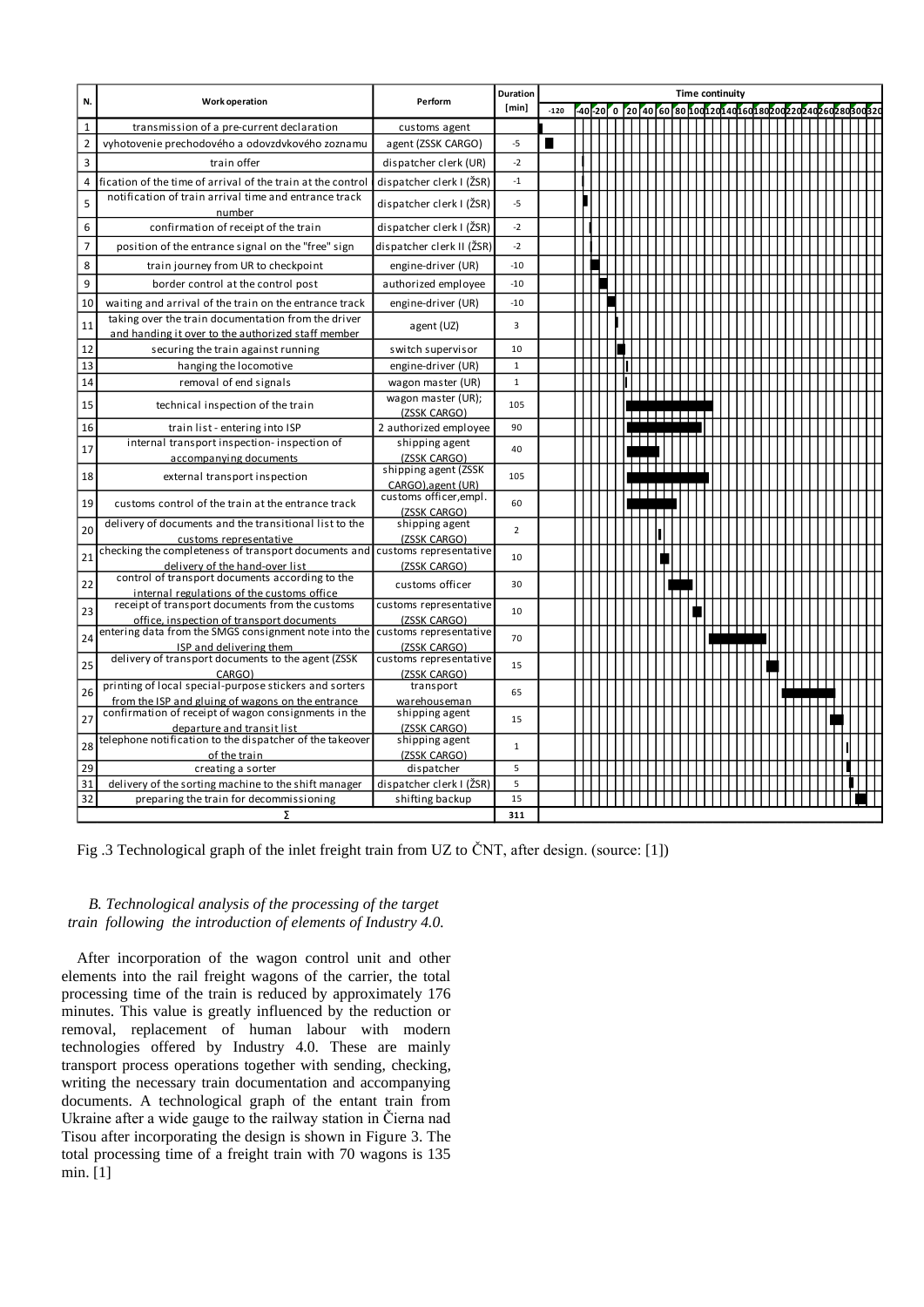| N.             |                                                       | Perform                        | Duration       | <b>Time continuity</b> |       |  |           |  |   |  |  |         |    |  |  |  |  |                |
|----------------|-------------------------------------------------------|--------------------------------|----------------|------------------------|-------|--|-----------|--|---|--|--|---------|----|--|--|--|--|----------------|
|                | <b>Work operation</b>                                 |                                | [min]          | $-120$                 | $-40$ |  | $r_{-20}$ |  | 0 |  |  | $20$ 40 | 60 |  |  |  |  | 80 100 120 140 |
| 1              | sending a preliminary customs declaration             | customs agent                  |                |                        |       |  |           |  |   |  |  |         |    |  |  |  |  |                |
| $\overline{2}$ | preparation of a transition and transfer list         | shipping agent                 | $-5$           |                        |       |  |           |  |   |  |  |         |    |  |  |  |  |                |
|                |                                                       | (ZSSK CARGO)                   |                | п                      |       |  |           |  |   |  |  |         |    |  |  |  |  |                |
| 3              | train offer                                           | dispatcher clerk (UR)          | $-2$           |                        |       |  |           |  |   |  |  |         |    |  |  |  |  |                |
| 4              | acknowledgment of receipt of the train                | dispatcher clerk I (ŽSR)       | $-2$           |                        |       |  |           |  |   |  |  |         |    |  |  |  |  |                |
| 5              | position of the entrance signal on the "free"<br>sign | dispatcher clerk II (ŽSR)      | $-2$           |                        |       |  |           |  |   |  |  |         |    |  |  |  |  |                |
| 6              | train running from UR to checkpoint                   | engine-driver (UR)             | $-10$          |                        |       |  |           |  |   |  |  |         |    |  |  |  |  |                |
| $\overline{7}$ | border control at the control post                    | authorized employee            | $-10$          |                        |       |  |           |  |   |  |  |         |    |  |  |  |  |                |
| 8              | ctation and arrival of the train at the entrance      | engine-driver (UR)             | $-10$          |                        |       |  |           |  |   |  |  |         |    |  |  |  |  |                |
| 9              | securing the train against running away               | switch supervisor              | 10             |                        |       |  |           |  |   |  |  |         |    |  |  |  |  |                |
| 10             | hanging the locomotive                                | engine-driver (UR)             | $\mathbf{1}$   |                        |       |  |           |  |   |  |  |         |    |  |  |  |  |                |
| 11             | removal of end signals                                | wagon master (UR)              | $\mathbf{1}$   |                        |       |  |           |  |   |  |  |         |    |  |  |  |  |                |
| 12             |                                                       | wagon master (UR);             | 105            |                        |       |  |           |  |   |  |  |         |    |  |  |  |  |                |
|                | technical inspection of the train                     | (ZSSK CARGO)                   |                |                        |       |  |           |  |   |  |  |         |    |  |  |  |  |                |
| 13             | control of accompanying documents and                 | shipping agent                 | 10             |                        |       |  |           |  |   |  |  |         |    |  |  |  |  |                |
|                | transport documents in the ISP                        | (ZSSK CARGO)                   |                |                        |       |  |           |  |   |  |  |         |    |  |  |  |  |                |
| 14             | external transport inspection                         | agent PK VSP (ZSSK             | 45             |                        |       |  |           |  |   |  |  |         |    |  |  |  |  |                |
|                |                                                       | CARGO), agent (UZ)             |                |                        |       |  |           |  |   |  |  |         |    |  |  |  |  |                |
| 15             | customs control of the train at the entrance          | customs officer, empl.         | 60             |                        |       |  |           |  |   |  |  |         |    |  |  |  |  |                |
|                | track<br>confirmation of documents in electronic      | (ZSSK CARGO)<br>shipping agent |                |                        |       |  |           |  |   |  |  |         |    |  |  |  |  |                |
| 16             | form                                                  | (ZSSK CARGO)                   | 1              |                        |       |  |           |  |   |  |  |         |    |  |  |  |  |                |
|                | telephone notification to the dispatcher of           | shipping agent                 |                |                        |       |  |           |  |   |  |  |         |    |  |  |  |  |                |
| 17             | the takeover of the train                             | (ZSSK CARGO)                   | $\mathbf{1}$   |                        |       |  |           |  |   |  |  |         |    |  |  |  |  |                |
|                |                                                       | shipping agent                 | $\overline{2}$ |                        |       |  |           |  |   |  |  |         |    |  |  |  |  |                |
| 18             | praca s triedenkami                                   | (ZSSK CARGO)                   |                |                        |       |  |           |  |   |  |  |         |    |  |  |  |  |                |
| 19             | preparing the train for decommissioning               | shifting backup                | 15             |                        |       |  |           |  |   |  |  |         |    |  |  |  |  |                |
|                |                                                       |                                | 135            |                        |       |  |           |  |   |  |  |         |    |  |  |  |  |                |

*Fig. 4 Technological graph of the inlet freight train from UZ to ČNT, after design. (source: [10])*

An important factor in accelerating but mainly streamlining transport processes, but also transport processes, is their digitization and automation. Based on the analysis, operations were detected in transport processes that can be partially or completely automated and digitized. [10]

## VI. ECONOMIC EVALUATION OF THE COSTS OF THE WAGON CONTROL UNIT

Research is currently underway into the use of various GPS devices on railway freight wagons, together with various additions to streamline monitoring, detection of information about wagons and wagon consignments. Our proposed facility is not offered in any of the Slovak or foreign companies. Only equipment of a similar type is currently listed on the market. Given that these facilities are relatively short on the European market, there is a competitive battle between the companies. The average price of such a device is around 200€. The price of current devices is influenced by several factors such as: battery type, storage storage, telecommunications modules, GPS locator and various other additional devices. After consultation with an unnamed company and an expert in information technology equipment, the price of our proposed wagon control unit was 255€. [1]

According to the 2014 annual report, ZSSK CARGO a.s. has a total of 13,566 freight wagons. Part of the freight wagons is the sole ownership of the freight carrier and part of the freight wagons is leased. After careful consideration with experts in the technical characteristics of the wagon, the wagon control units will be installed on individual types of wagons. [1]

Table I. divided rail freight wagons by type. Each type of railway freight wagon shall be given the number and estimated cost of purchasing the wagon control unit.

TABLE I. THE COST OF PURCHASING A WAGON CONTROL UNIT FOR INDIVIDUAL TYPES OF FREIGHT WAGONS.

|          | <b>Type of wagon</b> Number of wagon | price $(\epsilon)$ |  |  |  |  |  |  |  |
|----------|--------------------------------------|--------------------|--|--|--|--|--|--|--|
| Indoor   | 171                                  | 43 605 €           |  |  |  |  |  |  |  |
| open     | 166                                  | 42 330 €           |  |  |  |  |  |  |  |
| platform | 1295                                 | 330 225 €          |  |  |  |  |  |  |  |
| other    |                                      | 255€               |  |  |  |  |  |  |  |
| together | 1633                                 | 416 415 €          |  |  |  |  |  |  |  |

The total cost of purchasing wagon control units for all rail freight wagons for the company would total  $63,459,330$ . [1]

The purchase of wagon control units also incurs many other costs. This is the cost of fitting wagon control units to railway freight wagons. The installation of the wagon control unit may be provided by the carrier through its employees or by authorising another company for payment. It is therefore not possible to determine the exact quantifiable value of these costs. [1]

A failure occurs from time to time in each device, so it is important that the carrier has a trained employee at its place to repair and maintain these smart devices. Another option is to provide maintenance services by an external company. In the case of ensuring the maintenance and repair of these equipment by another entity, the misleading undertaking must take into account higher costs of this kind. [1]

Other costs include the costs of training the carrier's employees to work with wagon control units and accessories. As the carrier does not currently have such equipment available,